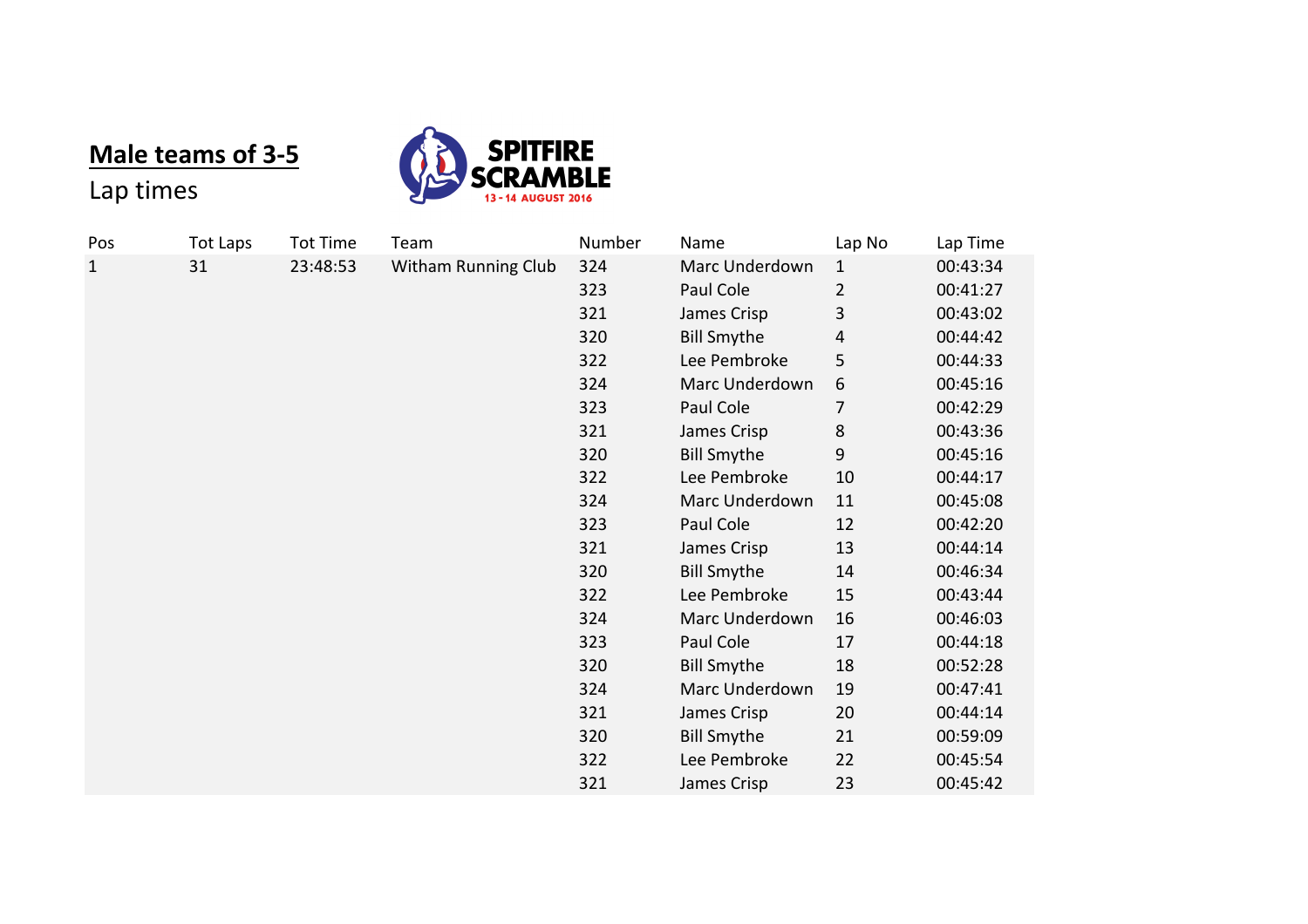|    |          |                    | 323                                           | Paul Cole                                                                                                          | 24                                     | 00:43:26                                                                         |
|----|----------|--------------------|-----------------------------------------------|--------------------------------------------------------------------------------------------------------------------|----------------------------------------|----------------------------------------------------------------------------------|
|    |          |                    | 322<br>324<br>323<br>320<br>321<br>322<br>323 | Lee Pembroke<br>Marc Underdown<br>Paul Cole<br><b>Bill Smythe</b><br>James Crisp<br>Lee Pembroke<br>Paul Cole      | 25<br>26<br>27<br>28<br>29<br>30<br>31 | 00:49:07<br>00:49:55<br>00:44:57<br>00:55:23<br>00:44:19<br>00:49:18<br>00:46:47 |
| 29 | 23:53:52 | The 88th Battalion | 304<br>302<br>301<br>303<br>300<br>304        | Jeff Webster<br>Peter Salmon<br>Paul Prior<br>Tony Woodgate<br>Nigel Swinburne<br>Jeff Webster                     | $\mathbf{1}$<br>2<br>3<br>4<br>5<br>6  | 00:48:07<br>00:43:01<br>00:40:49<br>00:50:15<br>00:38:17<br>00:48:31<br>00:45:59 |
|    |          |                    | 301<br>303<br>300<br>304<br>302               | Paul Prior<br>Tony Woodgate<br>Nigel Swinburne<br>Jeff Webster<br>Peter Salmon                                     | $\bf 8$<br>9<br>10<br>11<br>12         | 00:42:21<br>00:55:48<br>00:38:58<br>00:45:31<br>00:46:48<br>00:43:27             |
|    |          |                    | 303<br>300<br>304<br>302<br>301<br>303<br>300 | Tony Woodgate<br>Nigel Swinburne<br>Jeff Webster<br>Peter Salmon<br>Paul Prior<br>Tony Woodgate<br>Nigel Swinburne | 14<br>15<br>16<br>17<br>18<br>19<br>20 | 00:56:38<br>00:42:04<br>00:57:08<br>00:49:48<br>00:45:22<br>01:03:12<br>00:48:44 |
|    |          |                    |                                               | 302<br>301                                                                                                         | Peter Salmon<br>Paul Prior             | 7<br>13                                                                          |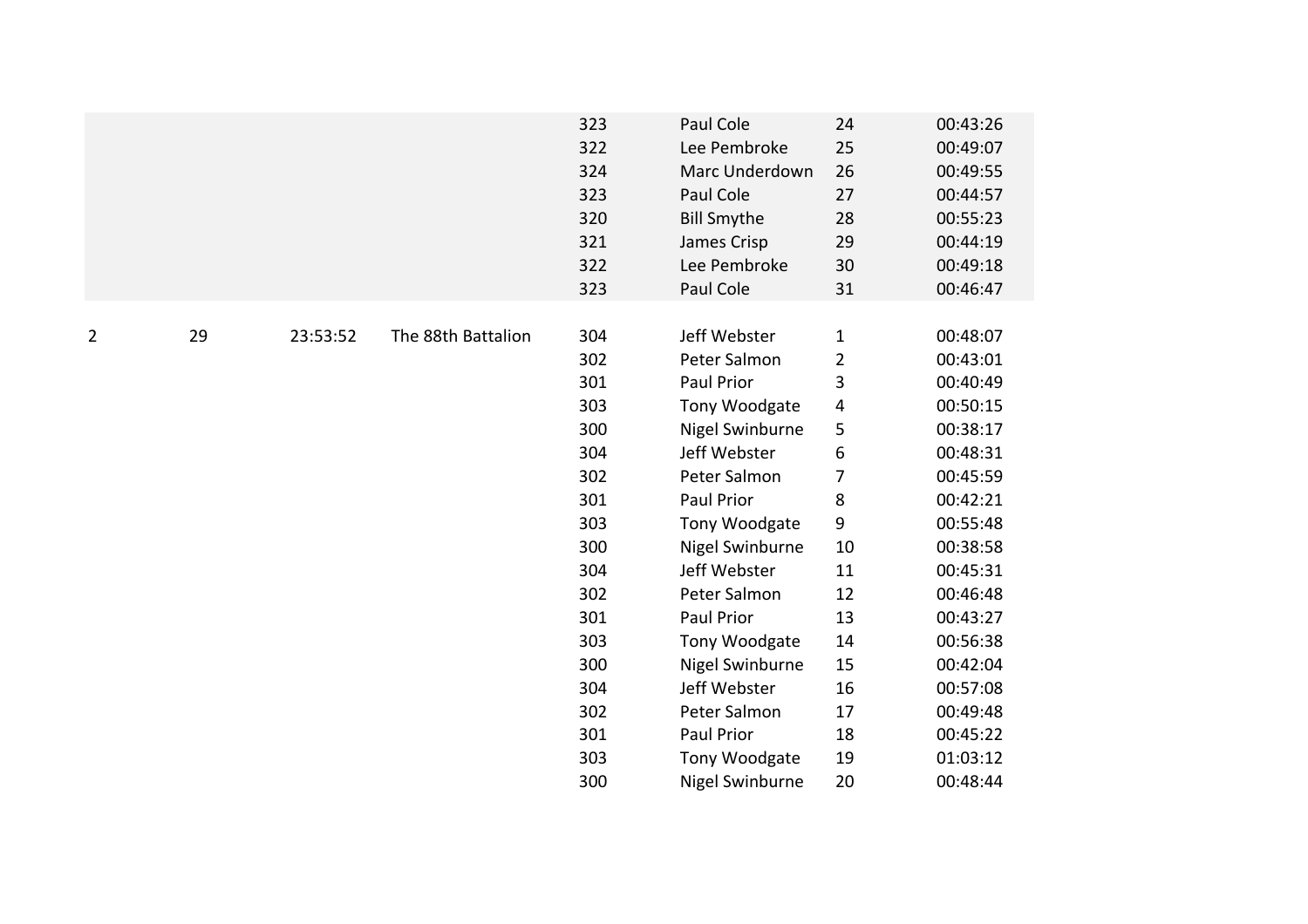| 302 | Peter Salmon          | 21             | 00:55:34 |
|-----|-----------------------|----------------|----------|
| 301 | Paul Prior            | 22             | 00:49:16 |
| 303 | Tony Woodgate         | 23             | 01:15:25 |
| 300 | Nigel Swinburne       | 24             | 00:44:32 |
| 302 | Peter Salmon          | 25             | 00:54:30 |
| 301 | Paul Prior            | 26             | 00:47:57 |
| 300 | Nigel Swinburne       | 27             | 00:50:25 |
| 302 | Peter Salmon          | 28             | 00:55:18 |
| 301 | <b>Paul Prior</b>     | 29             | 00:50:07 |
|     |                       |                |          |
| 332 | James Lock            | $\mathbf 1$    | 00:44:29 |
| 334 | <b>Brad Morland</b>   | $\overline{2}$ | 00:51:59 |
| 333 | Mark Hope             | 3              | 00:51:55 |
| 331 | David Fribbins        | 4              | 00:57:20 |
| 332 | James Lock            | 5              | 00:45:42 |
| 334 | <b>Brad Morland</b>   | 6              | 00:53:26 |
| 333 | Mark Hope             | 7              | 00:55:38 |
| 331 | <b>David Fribbins</b> | 8              | 01:02:18 |
| 332 | James Lock            | 9              | 00:49:22 |
| 334 | <b>Brad Morland</b>   | 10             | 00:57:07 |
| 333 | Mark Hope             | 11             | 00:54:46 |
| 331 | David Fribbins        | 12             | 01:01:51 |
| 332 | James Lock            | 13             | 00:55:26 |
| 334 | <b>Brad Morland</b>   | 14             | 01:00:24 |
| 333 | Mark Hope             | 15             | 00:59:43 |
| 331 | David Fribbins        | 16             | 01:11:31 |
| 332 | James Lock            | 17             | 00:57:50 |
| 334 | <b>Brad Morland</b>   | 18             | 01:06:30 |
| 333 | Mark Hope             | 19             | 01:04:02 |

3 23 22:20:11 JAMBARDA